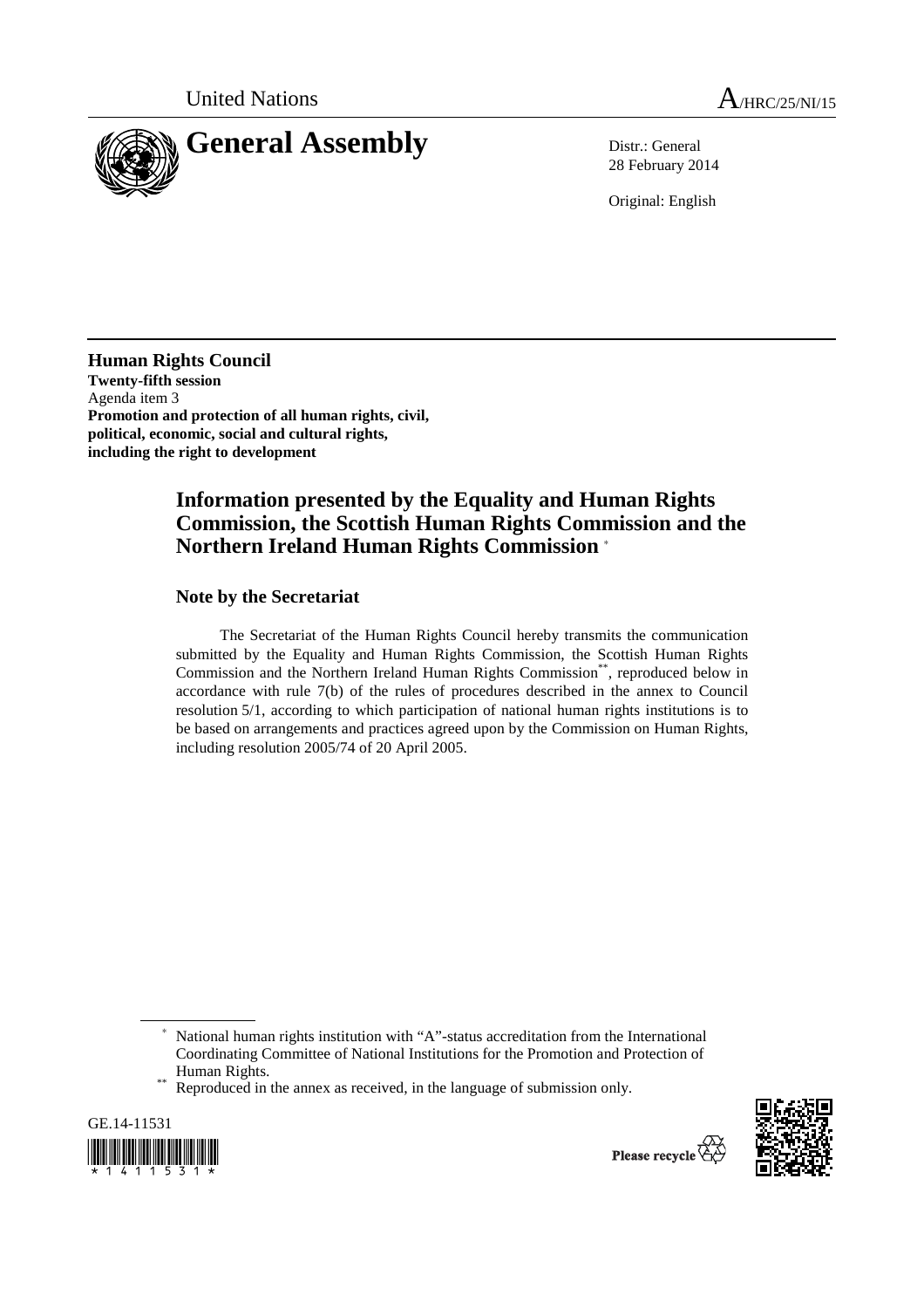**Annex** 

*[English only]* 

 **Joint statement submitted by the Equality and Human Rights Commission, the Scottish Human Rights Commission and the Northern Ireland Human Rights Commission (A Status NHRIs of the United Kingdom of Great Britain and Northern Ireland)** 

 **Title: Adoption of the Report of the Special Rapporteur on adequate housing as a component of the right to an adequate standard of living, and on the right to non-discrimination in this context – Mission to the United Kingdom of Great Britain and Northern Ireland** 

Mr President,

I welcome the opportunity to present this statement in response to the report of the Special Rapporteur on the right to adequate housing on her mission to the UK. I make this statement in the name of the Equality and Human Rights Commission, the Scottish Human Rights Commission and the Northern Ireland Human Rights Commission, the United Kingdom's three A status national human rights institutions.

 We welcome the Special Rapporteur's report and thank her for her visit to the UK. In her report the Special Rapporteur highlights UK-wide concerns but also recognises the relevance of devolution in relation to law, policy and decision-making in the area of adequate housing. The UK's NHRIs supported the Special Rapporteur's mission with EHRC hosting a meeting with stakeholders, SHRC organising roundtables with civil society organisations and NIHRC facilitating a process of continuous engagement between local NGOs and the Special Rapporteur.

We acknowledge the Special Rapporteur's analysis of the impact of austerity measures, in particular Welfare Reform. All three NHRIs have worked on a range of concerns, including with respect to under-occupancy rules and limits to housing benefit, which can disproportionately affect the most vulnerable members of society.

 The Special Rapporteur also highlights the need to ensure the availability of appropriate and culturally sensitive accommodation options for Gypsy and Traveller communities across the United Kingdom. This is also an issue which UK NHRIs have raised in each of our jurisdictions. In addition, the report raises concerns regarding the particular situation in Northern Ireland, where equality and choice in accessing social housing remains constrained by the persistence of community divisions.

The Special Rapporteur's report is a very timely contribution to addressing the need for a sufficient and adequate supply of housing in times of austerity. The UK's NHRIs will follow up on her recommendations in our ongoing work, including through the UPR midterm report. In Scotland the National Action Plan for Human Rights will constitute the primary mechanism for implementation.

We call upon Government to carry out full assessments and evaluations as recommended by the Special Rapporteur; to ensure, prior to implementation, that new regulations do not discriminate unlawfully; and, that they protect the right to an adequate standard of living.